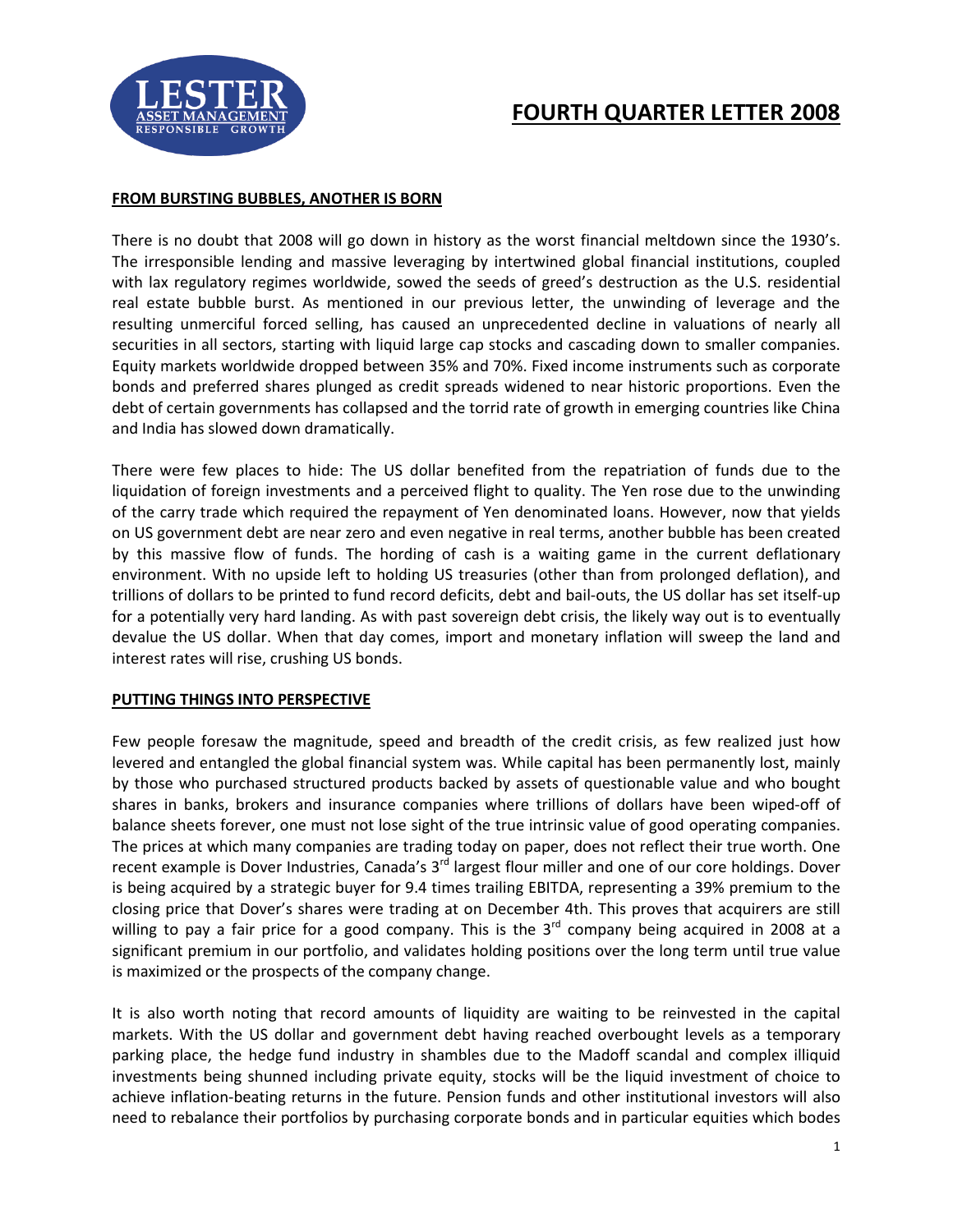well for stock markets. Also, traditional portfolio managers running segregated accounts will be favored over pooled funds or structured products which lack transparency and are loaded with fees for the benefit of the financial institutions that fabricated them.

#### **OUR OUTLOOK AND STRATEGY**

We are no doubt in for a long and deep global recession, however this has been largely priced into most markets at this point. While we bounce off of a murky bottom, there remains a risk that the equity and credit markets sink further. However, with the massive coordinated government interventions in the form of quantitative and fiscal stimulus, industry bail-outs, infrastructure spending… some semblance of stability should return before the end of the year. Meanwhile, negative headlines will dominate in the form of higher unemployment, bankruptcies, and more bail-outs. However these are lagging statistics and when they peak, the economy will have bottomed and stocks will have begun to rise. With hedge fund selling and mutual fund redemptions waning, market volatility will gradually abate. Meanwhile the massive and globally coordinated government initiatives to stimulate economies and encourage banks to lend will gradually take effect. While impossible to time the bottom of the market, remaining invested is the only sure way to benefit from the eventual recovery.

Despite the decline in share prices, many of our portfolio holdings continue to grow and generate record profits while paying healthy dividends or distributions. Many are even increasing payouts to shareholders or making special distributions such as Telus, Shaw and Vicwest, as well as many of our utility holdings. Nevertheless, one must be more selective than ever in holding companies that will not only weather the economic downturn, but will come out even stronger in the end. This requires having an appropriate mix of companies, which remain, to the extent possible, insulated from the US consumer and credit problems. This implies remaining underweight banks and consumer discretionary companies that export to the US, and avoiding highly leveraged companies. We also continue to be overweight in defensive sectors such as utilities, through core holdings such as Fortis, Transcanada Pipelines and Caribbean Utilities.

Our strategy going forward is a multi-faceted one, positioned to balance stability and growth, and benefit from a rebound once economic recovery is underway:

## **Buying credit opportunistically:**

We have been adding to our fixed income weighting by opportunistically purchasing shorter maturity corporate bonds and preferred shares in high quality companies at very attractive yields, taking advantage of motivated sellers as they present themselves. Examples include Loblaw's, Shaw, Rogers and Transalta. Bonds spreads have already began to narrow, which is usually a precursor to a market recovery.

## **Getting paid to wait:**

We continue to hold companies with solid balance sheets that generate strong free cash flow and are rewarding investors meanwhile through dividends and distributions. These include communication and media companies, utilities, selective Canadian banks, royalty and business trusts, and special situations. Yields are high and the potential upside from depressed valuations on the underlying equities make these attractive investments. History has shown that investors are rewarded buying equities during the rare periods when dividend yields on stocks are higher than the yields on 10-year government bonds.